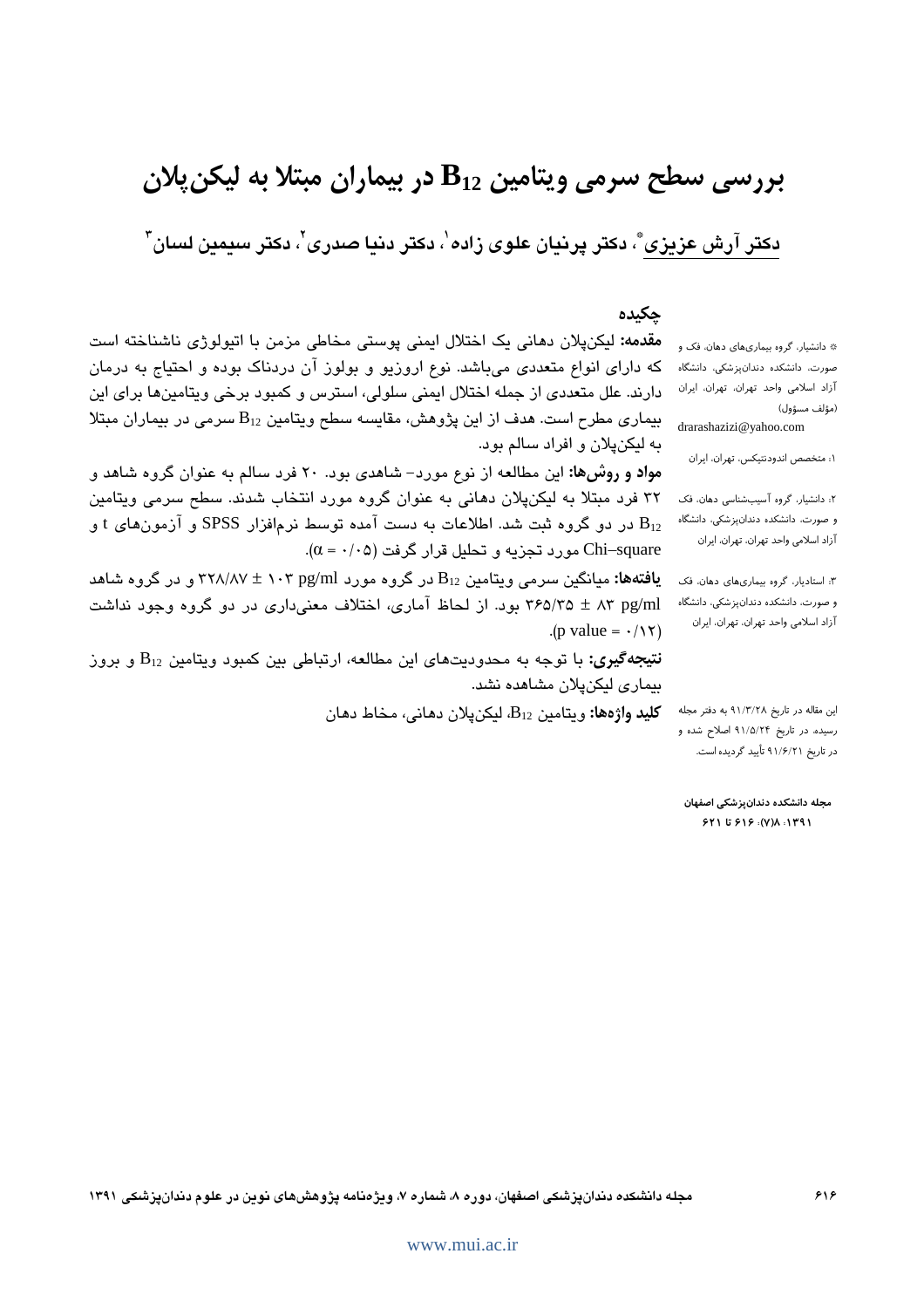#### مقدمه

لیکن پلان دھانی یک اختلال پوستی مخاطی التھابی ایمنی مزمن و به نسبت شایع میباشد که از لحاظ بالینی به شش گروه رتيکولر، پايولر، پلاک لايک، بولوز، اريتماتوز و اولسراتيو تقسیم می شود. سن متوسط شروع این بیماری دهه پنجم زندگی است و تمایل واضح برای جنس مؤنث دارد. این بیماری در بسیاری از نمونهها به خصوص نوع اروزیو آن منجر به درد، سوزش، زخمهای دهانی و درگیری لثهها می گردد که سبب تداخل در کیفیت زندگی می گردد[۱].

با توجه به این که لیکنپلان دهانی به عنوان یک وضعیت ییش بدخیم سالها است که مورد بحث میباشد، تعیین اتیولوژی و پیشگیری از بروز آن گام مهمی در جهت کمک به بیماران مبتلا محسوب می شود[۲] اگرچه عواملی مانند استرس، دیابت، هیاتیت C، تروما و فاکتورهای التهابی را در ایجاد ليكن پلان دخيل مىدانند، اما علت واقعى اين بيمارى ناشناخته است[۳]. البته عموماً تصور می شود که لیکن پلان یک فرایند ایمنی وابسته به سلول است که به لحاظ میکروسکویی به واكنش افزايش حساسيت شبيه است[٢]. درمان هاي مختلفي جهت لیکن پلان در نظر گرفته شده است که همگی بر اساس مهار سيستم ايمني مي باشند[۶-۴].

ویتامینهای گروه B12، کوبالامینهایی هستند که از نظر فیزیولوژیک فعال اند و از نظر ساختمانی با زنجیرههای کناری  $B_{12}$  نوكلئوتيدها به اتم كبالت متصل هستند. كمبود ويتامين می تواند به کمبود اسید فولیک هم منجر گردد و در نتیجه سبب اختلال در سنتز DNA و در نهایت منجر به کم خونی اسید فولیک گردد. ویتامین  $B_{12}$  در تقویت عملکرد مناسب سیستم ایمنی نقش دارد و کمبود آن همراه با سرکوب عملکرد صحیح سیستم ایمنی، آپوپتوز سلولهای اجدادی در مغز استخوان و حضور لكوسيتها با DNA هيپومتيله مي باشد[٨، ٧]. ويتامين B12 همچنین در حفظ و سلامتی سلولهای عصبی و کاهش سطح آمینو اسید هموسیستئین نقش مهمی دارد. این ویتامین همچنین در چرخه متیلاسیون سلولی نقش دارد و کمبود آن باعث نقص در سنتز DNA و تقسیم سلولی می شود.

Theaker و همكاران[٨] در مطالعه خود نشان دادند كه کمبود ویتامین  $B_{12}$  با تغییرات اپی تلیوم همراه است که مشابه

با تغییرات ایی تلیومی طی ضایعات پیش بدخیمی میباشد در حالی که یک ماه پس از آغاز درمان این افراد با تجویز مكمل هاى ويتامين  $B_{12}$  مخاط دهان بيماران به لحاظ بافتشناسی نرمال شده بود[۸].

Tamura و همکاران[۹] در تحقیقی به منظور بررسی نقش ويتامين  $\mathrm{B}_{12}$  روى سيستم ايمنى، در ١١ بيمار با كمبود ويتامين یر NF و ۱۳ نفر کنترل، فعالیت NK Cells و جمعیت زیر B گروههای لنفوسیتها را ارزیابی کردند. کاهش تعداد لنفوسيتهاى  $\text{CD}_8$  و تضعيف فعاليت NK Cells در بيماران در مقایسه با گروه شاهد، مشاهده شد.

Thongprasom و همکاران[۱۰] در طی بررسی خود میزان سرمی ویتامین  $\mathrm{B}_{12}$  و میزان فولات موجود در سرم را بر روی ۴۱ بیمار مبتلا به لیکن پلان بررسی نمودند. نتایج نشان داد که سطح سرمی ویتامین  $B_{12}$  در این بیماران در محدوده نرمال قرار دارد. صاحب جمعی و شاهسواری[۱۱] در مطالعهای که بر روی ۳۲ بیمار مبتلا به لیکن پلان و ۱۶ فرد سالم انجام دادند، نشان دادند که میزان ویتامین  $B_{12}$  و اسید فولیک در هر دو گروه تقریباً یکسان است و اختلاف آماری معنیداری بین دو گروه وجود ندارد.

Dawson و همکاران[۱۲]، با هدف تعیین واسطههایی که قادرند به طور مستقل سیستم ایمنی را تنظیم کنند، روی ۹۷ بیمار با نقایص قلبی- عروقی به مطالعه پرداختند. در نهایت اسید فولیک و ویتامین  $B_{12}$  را به عنوان فاکتورهایی معرفی کردند که کمبودشان به طور مستقیم سبب کاهش عملکرد سيستم ايمني، آپوپتوز سلولهاي زاينده مغز استخوان و بنابراين ظهور لکوسیتهایی با DNA نارس در گردش خون میشوند.

Challacombe[١٣] به بررسی مقایسهای ویتامین B<sub>12</sub> و اسید فولیک در ۱۰۳ بیمار مبتلا به لیکن پلان و ۱۰۰ فرد سالم پرداخت. نتایج نشان دهنده کاهش این ۲ عضو خونی در افراد گروه مورد، نسبت به گروه شاهد بود و پیشنهاد کرد که بیماران مبتلا به لیکن پلان به لحاظ خونی بررسی گردند. با توجه به اهمیت ویتامین  $B_{12}$  در تنظیم سیستم ایمنی و با توجه به این که لیکنپلان یک بیماری وابسته به ایمنی سلولی میباشد، همچنین پیشینه تحقیق و ابزار و امکانات در دسترس و تناقضاتی که راجع به میزان ویتامین  $B_{12}$  در بیماران لیکن پلان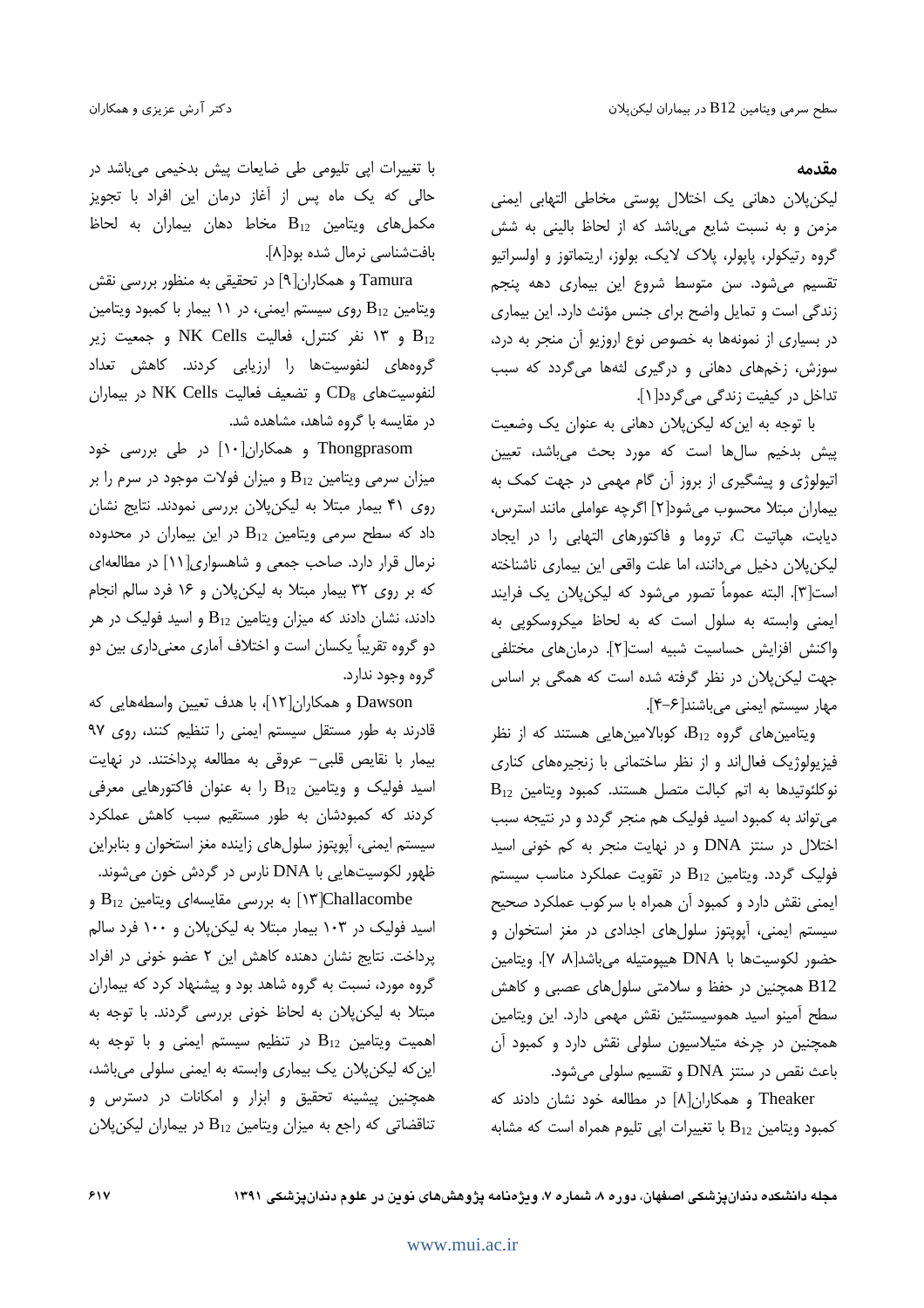وجود دارد در این مطالعه میزان ویتامین  $B_{12}$  سرم در بیماران لیکن پلان و افراد سالم اندازهگیری و مورد مقایسه قرار گرفت.

## مواد و روش ها

این مطالعه به صورت مورد- شاهدی بر روی ۳۲ بیمار مبتلا به ليکن پلان دهاني که به بخش بيماريهاي دهان، فک و صورت دانشکده دندان پزشکی دانشگاه علوم پزشکی اهواز در سال ۱۳۸۷ تا ۱۳۸۸ مراجعه کرده بودند و ۲۰ فرد سالم به عنوان گروه شاهد انجام شد. هر دو گروه از لحاظ سنی یکسان سازی شدند. جهت یکسان سازی سن در دو گروه، به ازای هر شخص انتخاب شده در گروه مورد، سعی شد در گروه شاهد نیز فردی با همان محدوده سنی انتخاب شود. حجم نمونه با استفاده از مطالعات گذشته و مشورت با متخصص در روش اجرای تحقیق به این صورت بود که در ابتدا هرگونه ضايعه سفيد و قرمز با خطوط هاشور مانند ويكهام با تشخيص باليني ليكن بلان، جهت تأييد تشخيص تحت عمل بيويسي از ضایعه مذکور توسط مجری تحقیق قرار گرفت و در صورت تأييد ضايعه به عنوان ليكن يلان از لحاظ بافتشناسي، شخص مورد نظر جزء گروه مورد قرار گرفت. قابل ذکر است که تمامی افراد مورد تحقیق هیچ گونه سابقه بیماری سیستمیک نداشته و مصرف داروهای موضعی و سیستمیک و مکملهای غذایی را نيز در ٣ ماه اخير نداشتند[١٣]. بيماران انتخاب شده از همه انواع لیکن پلان بودند. تمامی بیماران در جریان کار تحقیقی بوده و از آنها رضایتنامه کتبی گرفته شد. برای انتخاب افراد گروه شاهد، از افراد سالمی که صرفاً جهت استخدام مجبور به دادن آزمایش خون در مراکز بهداشتی طب کار بودند، استفاده شد. این بیماران نیز در جریان کار تحقیقی قرار گرفتند و پس از موافقت آنها و عدم وجود ليكن پلان دهاني پس از معاينه کلینیکی، همچنین عدم وجود بیماری سیستمیک و مصرف داروهای موضعی و مکمل در سه ماه گذشته، ۵ میلی لیتر خون 44 جهت انجام تعيين ويتامين  $B_{12}$  سرم از داوطلب گرفته شد و به آزمایشگاه مرکزی شهر منتقل شد. لازم به ذکر است که اساس روش اندازهگیری ویتامین B12، استفاده از تکنیک رادیوایمونواسی بر پایه رقابت بین ویتامین  $B_{12}$  سرم با فرم نشان دار شده آن با رادیواکتیو (I<sub>125</sub>) برای اتصال به پروتئین

گیرنده مخصوص آن در سرم می باشد. بنابراین سطح اتصال ويتامين  $B_{12}$  و فرم نشان دار آن، به طور معكوس با غلظت آن در نمونه فرد ارتباط دارد[۱۵]. در نهایت قبل از اندازهگیری غلظت، مولكول هاى ويتامين از پروتئين گيرنده مخصوص خود جدا شده و بر حسب pg/ml تحت شمارش در دستگاه گاما كانتر (Cauter, Eishler, Germany) قرار گرفتند. در اين دستگاه، به کمک منحنیهای استاندارد، ماده مجهول با نمونهای به نام نمونه استاندارد که حاوی مقدار مشخصی از ماده مورد نظر در حالت رادیواکتیو است، مقایسه شده و مورد سنجش قرار می گیرد[۱۶]. در پایان دادههای به دست آمده به وسیله آزمونهای آماری t و Chi-square مورد بررسی و مقایسه قرار گرفتند. از t برای مقایسه میانگینهای ویتامین در دو گروه و از آزمون  $\rm K^2$  جهت بررسی وضعیت کمبود  $\rm B_{12}$ ویتامین  $\mathrm{B}_{12}$  در دو گروه استفاده شد.

#### بافتهها

میانگین سنی در گروه مورد ۱۲/۵ ± ۴۱/۰۹ و در گروه شاهد ۷/۶ ـ ۳۹/۲ بود. در گروه مورد ۱۸ زن و ۱۴ مرد و در گروه شاهد ١٢ زن و ٨ مرد حضور داشتند. میانگین سطح سرمی ویتامین B<sub>12</sub> در بیماران گروه مورد ۲۰۳ pg/ml ویتامین B<sub>12</sub> و  $\sim$ در گروه شاهد ۳۶۵/۳۵ ± ۸۳ pg/ml به دست آمد. ۱۱ بیمار، لیکن پلان دو طرفه و ٢١ بیمار لیکن پلان یک طرفه داشتند. ۳۰ مورد لیکن پلان رتیکولر، ۹ مورد لیکن پلان اروزیو و ۳ مورد لیکنپلان بولوز در بیماران این تحقیق وجود داشت. با توجه به آزمون آماری t مشخص گردید که تفاوت آماری معنیداری از لحاظ میانگین سطح سرمی ویتامین  $B_{12}$  در بین دو گروه وجود ندارد. (p value = ٠/١٢) ميانگين نرمال سطح سرمي ويتامين از نظر آزمایشگاه مساوی یا بیشتر از pg/ml ۱۶۰ بود. در B<sub>12</sub> گروه مورد، ۵ نفر (معادل ۱۵/۶ درصد) سطح پایین تر از حد  $B_{12}$  نرمال ویتامین  $B_{12}$  داشتند اما در گروه شاهد، همه افراد به لحاظ سطح ويتامين  $B_{12}$  در حد نرمال بودند. با استفاده از آزمون آماری Chi-square مشخص گردید که اگرچه شیوع کمبود ویتامین  $B_{12}$  در گروه مورد بیشتر از گروه شاهد بود، اما تفاوت آماری معنی داری در میزان شیوع کمبود ویتامین  $B_{12}$  در  $(p \text{ value} = \cdot / \cdot)$ دو گروه دیده نشد (p value = ۰/۰۶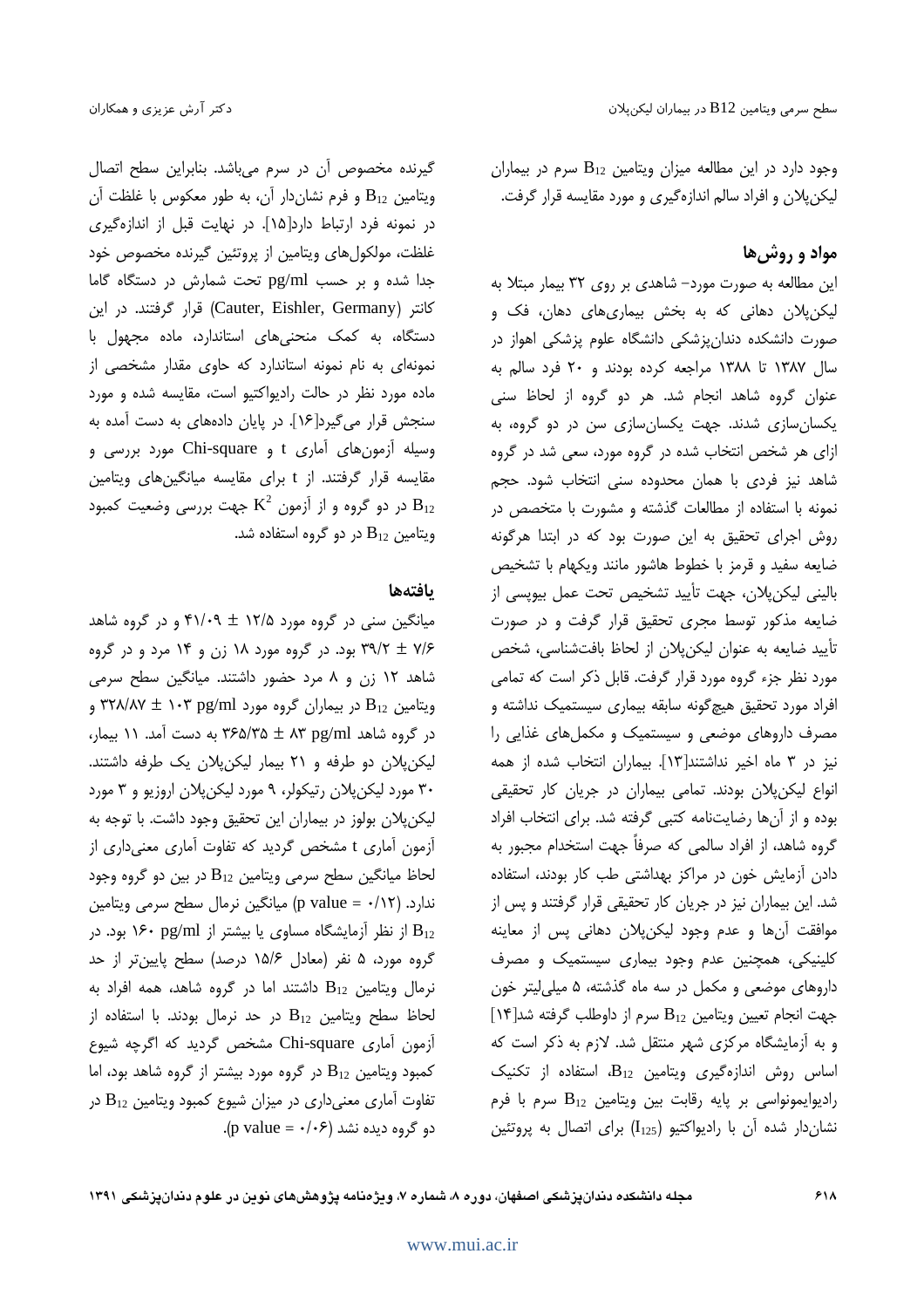ىحث

نتايج اين مطالعه از ٢ جهت بررسي گرديد. يكي مقايسه كمي میانگین ویتامین  $B_{12}$  در گروه مورد و شاهد و دیگری مقایسه شیوع کمبود این ویتامین در ۲ گروه مورد بررسی بود. در مورد مقايسه ميانگينها، تفاوت معنىداري بين گروه مورد و شاهد . يافت نشد (p value =  $\cdot$  / ۱۲)

نتايج اين مطالعه با دو مطالعه صاحب جمعي و شاهسواری[۱۱] و Thongprasom و همکاران[۱۰] مطابقت داشت و با مطالعه Challacombe) [1۳] مغایرت داشت. با توجه به این که بین متابولیسم اسید فولیک و ویتامین  $B_{12}$  یک رابطه خطی قوی برقرار است، کمبود در ویتامین  $B_{12}$  می تواند منجر به اختلال در متابولیسم فولات شود و با توجه به نقش قاطعی که فولات در سنتز DNA و پروتئین دارد، هر مکانیسمی که در یرولیفراسیون سلولی دخالت دارد، در اثر کمبود فولات تغییر می کند[۷]. به ویژه لنفوسیتهای سیستم ایمنی وابسته به سلول كه بيشترين آسيب را طي كمبود فولات متحمل ميشوند. اسيد فوليک همچنين، نقش مهمي در ممانعت از تخريب کروموزم و كاهش متيلاسيون DNA دارد. بنابراين كمبود ويتامين B<sub>12</sub> از این طریق هم قادر است سبب کاهش عملکرد سیستم ایمنی و آپوپتوز سلول های زاینده در مغز استخوان و بنابراین باعث ظهور لکوسیتهای با DNA ناقص در گردش خون شود[۱۲، ۱۲].

از سوی دیگر، کاهش ویتامین  $B_{12}$  و اسید فولیک با افزایش غلظت هموسیستئین در خون همراه است. هموسیستئین محرک قوی Tcellها است و موجب تخریب فعالیت سلولی و تمایز سلولی و در کنار آن مرگ سلولی القا شده توسط فعاليت (Activated-induced cell) و آيويتوز می شود. هموسیستئین تأثیرات گوناگونی روی عملکرد سیستم ایمنی در گردش خون و بافتها دارد. کمبود ویتامین  $B_{12}$  و اسید فولیک همراه با افزایش غلظت هموسیتئین اغلب در بيماران با افزايش فعاليت سيستم ايمنى نظير ألزايمر و آرتريت روماتوئيد ديده مي شود[۱۶]. با توجه به نتايج به دست آمده از

اين مطالعه، كمبود ويتامين  $B_{12}$  به لحاظ آمارى ارتباط معنیداری با بروز لیکن پلان نداشت اما جهت نفی قطعی این  $B_{12}$  ارتباط، بایستی از روشهای کمکی اندازهگیری ویتامین مانند بررسی میزان ویتامین  $B_{12}$  موجود در گلبول های قرمز که در مقایسه با ویتامین  $B_{12}$  سرم، معرف بهتری از وضعیت ذخیره ويتامين  $B_{12}$  است، استفاده نمود[١٧]. از سوى ديگر نقش ويتامين  $B_{12}$  در تنظيم فعاليت سيستم ايمنى همراه با اسيد فولیک می باشد که بایستی حتماً در مطالعه جداگانهای میزان اسید فولیک در گروه بیماران لیکنپلانی و افراد سالم مقایسه شود تا نتایج قطعیتری در مورد اثرات ویتامین  $B_{12}$  در لیکن پلان مورد بررسی قرار گیرد. در مطالعه Theaker و همکاران[۸] مشخص شد که کمبود ویتامین  $B_{12}$  با تغییرات اپی تلیوم مخاط دهان مشابه تغییرات اپی تلیوم طی ضایعات پیش بدخیم همراه است و با توجه به این که لیکن پلان از نوع اروزيو جزء ضايعات پيش بدخيم ميباشد[١]. بنابراين مي توان چنین گمان کرد که کمبود ویتامین  $B_{12}$ ، اگر هم نقشی در شیوع لیکن پلان داشته باشد، بیشتر در نوع اروزیو خواهد بود. در نمونههای مطالعه حاضر، همه انواع لیکنپلان مورد مطالعه قرار گرفت و فقط محدود به نوع اروزیو نبود. البته برای اثبات این فرضيه تحقيقات بيشتر با حجم نمونه بيشترى از ليكن پلان اروزیو مورد نیاز میباشد. همان طور که ذکر شد نتایج مطالعه فعلي با مطالعه Challacombe(١٣)آ متفاوت بود. علت احتمالي این تفاوت را میتوان این گونه توجیه کرد که وی بیماران لیکن پلان همراه با سایر ضایعات دهانی را انتخاب کرده بود. Lin و همکاران[۱۸] در مطالعه خود به این نتیجه رسیدند که كمبود ويتامين B12 صرفاً در بيماران ليكن&لني ديده ميشود که آنتی بادی بر علیه سلولهای پاریتال معده دارند.

#### نتيجه گيري

بر اساس نتايج مطالعه حاضر، كمبود ويتامين  $B_{12}$  نقشى در بروز بیماری لیکن پلان نداشت.

#### **References**

- 1. Burket LW, Greenberg MS, Glick M, Ship JA. Burket's oral medicine. 11<sup>th</sup> ed. Shelton, CT: PMPH-USA; 2008. p. 90-2.
- 2. Regezi JA, Sciubba JJ, Jordan RCK, Oral Pathology: Clinical Pathologic Correlations, 5<sup>th</sup> ed. Philadelphia, PA: Saunders Elsevier; 2008.

مجله دانشکده دندان پزشکی اصفهان، دوره ۸، شماره ۷، ویژهنامه پژوهشهای نوین در علوم دندان پزشکی ۱۳۹۱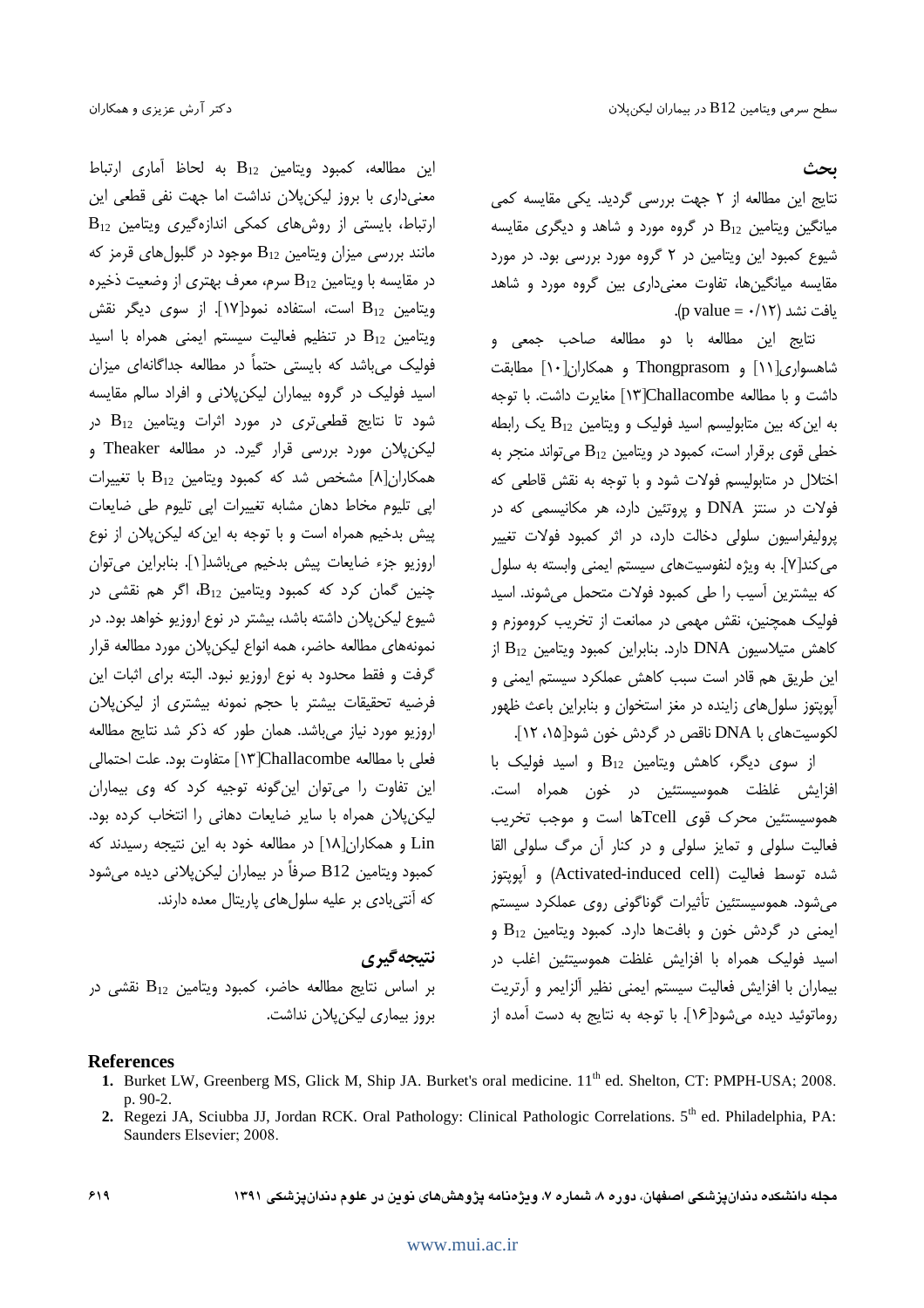- **3.** Pekiner FN, Demirel GY, Borahan MO, Ozbayrak S. Cytokine profiles in serum of patients with oral lichen planus. Cytokine 2012; 60(3): 701-6.
- **4.** Goucha S, Khaled A, Bennani Z, Rammeh S, Zeglaoui F, Zermani R, et al. Erosive lichen planus of the soles: Effective response to prednisone. Dermatol Ther (Heidelb) 2011; 1(1): 20-4.
- **5.** Robledo-Sierra J, Mattsson U, Jontell M. Use of systemic medication in patients with oral lichen planus a possible association with hypothyroidism. Oral Dis 2012.
- **6.** Rautava J, Pollanen M, Laine MA, Willberg J, Lukkarinen H, Soukka T. Effects of tacrolimus on an organotypic raft-culture model mimicking oral mucosa. Clin Exp Dermatol 2012; 37(8): 897-903.
- **7.** Rasoli A. Clinical Biochemistry. Tehran, Iran: Zojin Mehr; 2010.
- **8.** Theaker JM, Porter SR, Fleming KA. Oral epithelial dysplasia in vitamin B12 deficiency. Oral Surg Oral Med Oral Pathol 1989; 67(1): 81-3.
- **9.** Tamura J, Kubota K, Murakami H, Sawamura M, Matsushima T, Tamura T, et al. Immunomodulation by vitamin B12: augmentation of CD8+ T lymphocytes and natural killer (NK) cell activity in vitamin B12-deficient patients by methyl-B12 treatment. Clin Exp Immunol 1999; 116(1): 28-32.
- **10.** Thongprasom K, Youngnak P, Aneksuk V. Folate and vitamin B12 levels in patients with oral lichen planus, stomatitis or glossitis. Southeast Asian J Trop Med Public Health 2001; 32(3): 643-7.
- 11. Sahebjamee M, Shahsavari N. Evaluation of Vitamin  $B_{12}$  Serum and Folic acid in patients of lichen planus referred to oral medicine department of Tehran dental school. [Thesis]. Tehran, Iran: Dental School, Tehran University of Medical Sciences; 2005.
- **12.** Dawson H, Collins G, Pyle R, Deep-Dixit V, Taub DD. The immunoregulatory effects of homocysteine and its intermediates on T-lymphocyte function. Mech Ageing Dev 2004; 125(2): 107-10.
- **13.**Challacombe SJ. Haematological abnormalities in oral lichen planus, candidiasis, leukoplakia and non-specific stomatitis. Int J Oral Maxillofac Surg 1986; 15(1): 72-80.
- **14.**Rad M, Hashemipoor MA, Mojtahedi A, Zarei MR, Chamani G, Kakoei S, et al. Correlation between clinical and histopathologic diagnoses of oral lichen planus based on modified WHO diagnostic criteria. Oral Surg Oral Med Oral Pathol Oral Radiol Endod 2009; 107(6): 796-800.
- **15.** Dhur A, Galan P, Hercberg S. Folate status and the immune system. Prog Food Nutr Sci 1991; 15(1-2): 43-60.
- **16.** Schroecksnadel K, Frick B, Wirleitner B, Winkler C, Schennach H, Fuchs D. Moderate hyperhomocysteinemia and immune activation. Curr Pharm Biotechnol 2004; 5(1): 107-18.
- **17.** Kleier C, Werkmeister R, Joos U. Zinc and vitamin A deficiency in diseases of the mouth mucosa. Mund Kiefer Gesichtschir 1998; 2(6): 320-5.
- **18.** Lin HP, Wang YP, Chia JS, Chiang CP, Sun A. Modulation of serum gastric parietal cell antibody level by levamisole and vitamin B12 in oral lichen planus. Oral Dis 2011; 17(1): 95-101.